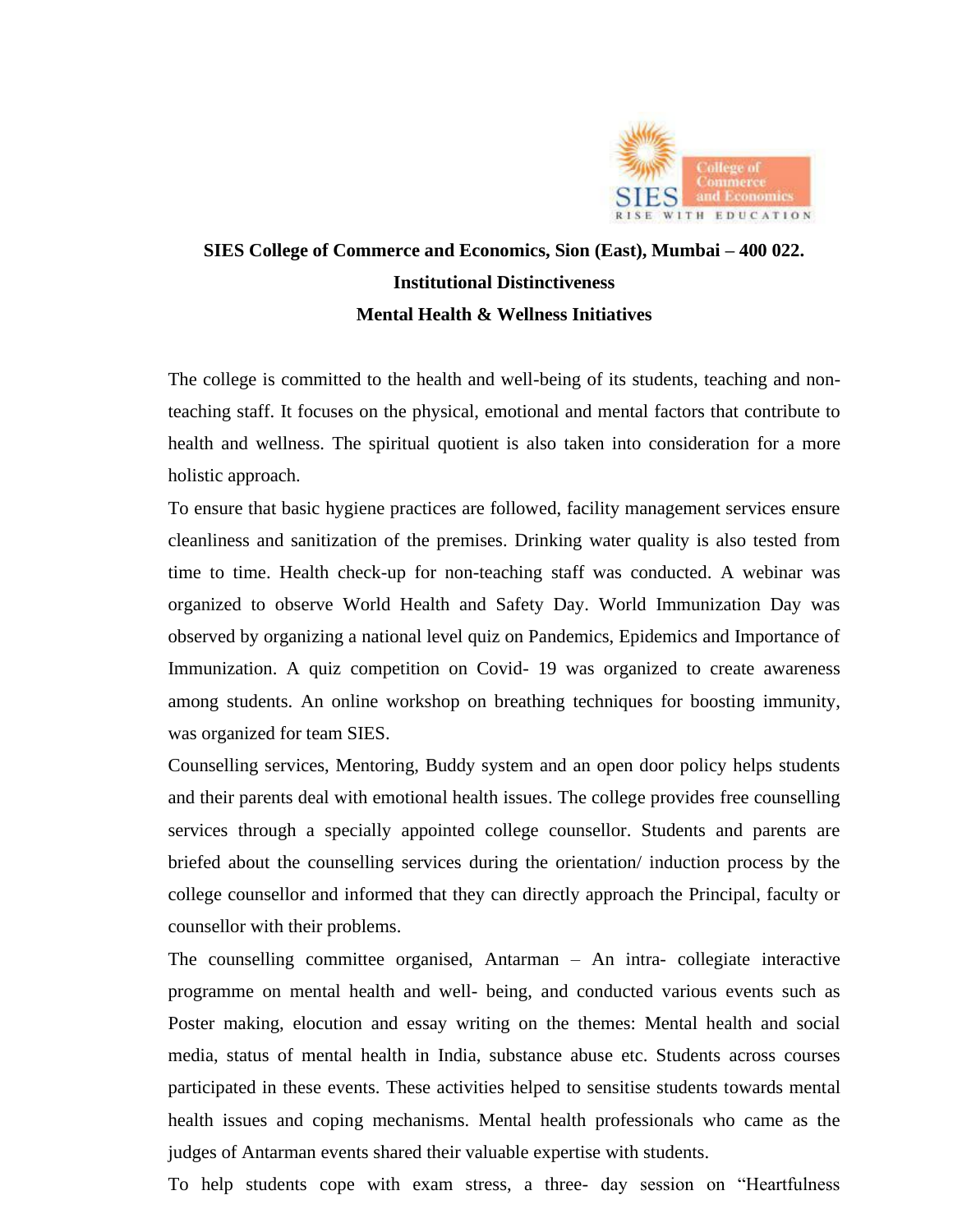Meditation" was organized. The college collaborated with Heartfulness Foundation to